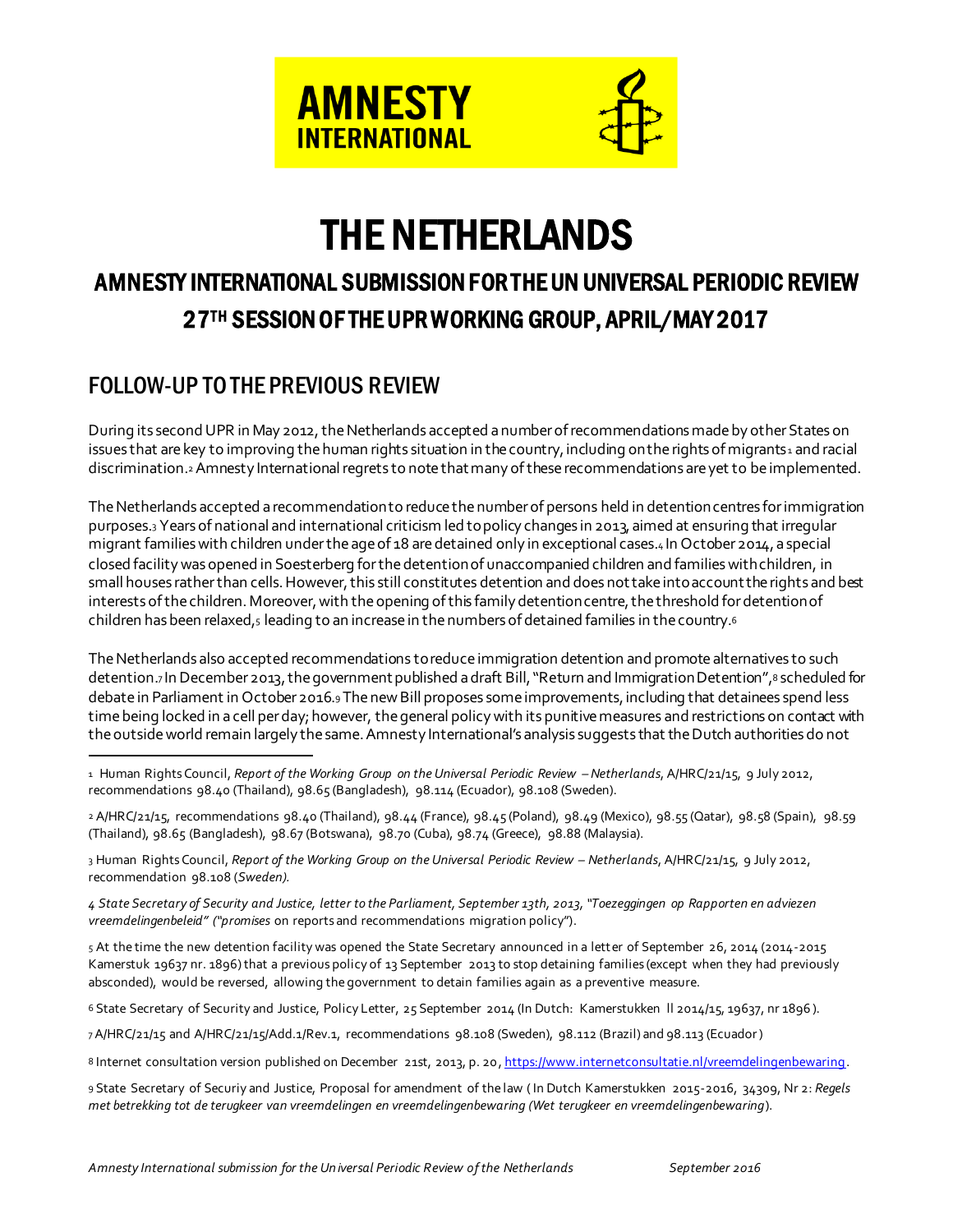sufficiently assess the necessity and proportionality of an individual's continued detention. 10 Alternatives to detention are rarely offered and foreign nationals11 who do not show a "sincere and demonstrable willingness to leave the country" do not qualify for an alternative to detention.<sup>12</sup>

During the previous review the Netherlands also supported a recommendation to improve conditions in migrant detention centres.<sup>13</sup> While the draft Bill will also regulate conditions in detention, it is not expected to lead to significant improvements.<sup>14</sup> Importantly, it does not change the fact that individuals in migration detention are locked up in a cell for many hours a day, not permitted to work and subject to a range of disciplinary measures.

The Netherlands received 28 recommendations on racial discrimination during its previous review,<sup>15</sup> of which it accepted 12. In January 2016, after pressure from civil society, the government drafted policies on various forms of discrimination, including racial discrimination. However, the policies lack a timeline for implementation, as well as targets and benchmarks for evaluation.

In 2012,the Netherlands indicated that it considered two recommendations to strengthen efforts with regards to human rights education as already implemented.16 However, Amnesty International considers that the Netherlands still does not fully comply with its obligation to provide human rights education to school pupils (see below).<sup>17</sup>

j

15 A/HRC/21/15, recommendations 98.38 (Iran), 98.40 (Thailand), 98.42 (Egypt), 98.43 (Egypt), 98.44 (France), 98.45 (Poland), 98.47 (Iran), 98.48 (Malaysia), 98.49 (Mexico), 98.50 (Nicaragua), 98.52 (Pakistan), 98.53 (Pakistan), 98.54 (Hungary), 98.55 (Qatar), 98.57 (Russian Federation), 98.58 (Spain), 98.59 (Thailand), 98.60 (Turkey), 98.61(Uruguay), 98.63 (Algeria), 98.65 (Bangladesh), 98.66 (Bangladesh), 98.67 (Botswana), 98.69 (Costa Rica), 98.70 (Cuba), 98.74 (Greece), 98.87 (Indonesia), 98.88 (Malaysia).

16 A/HRC/21/15 and A/HRC/21/15/Add.1/Rev.1, recommendations 98.98 (Spain) and 98.99 (Azerbaijan).

<sup>10</sup> For further information (in Dutch) please see the Amnesty International Netherlands website:

http://www.amnesty.nl/mensenrechten/dossiers/vr eemdelingendetentie (accessed 20 September 2016).

<sup>11</sup> Including migrant workers, rejected asylum seekers and refugees whose permits have expired or are withdrawn, overstaying tourists, Dublin claimants, etc.

<sup>12</sup> State Secretary of Security and Justice, Policy Letter, 13 September 2013 (In Dutch: Kamerstukken II 2013-2014 19637 nr. 1721).

<sup>13</sup> A/HRC/21/15 and A/HRC/21/15/Add.1/Rev.1, recommendation 98.114 (Ecuador).

<sup>14</sup> The only real improvement in the Draft Bill is that detainees spend less hours in a locked cell, as an additional 4 hours in the evenings involves open doors.. The total number of hours detainees will be locked in will thus be reduced from 16/17h to 12h per day. Also there is an extra hour for visits: two instead of one. However, in practice this already exists.

<sup>17</sup>UN Committee on Economic, Social and Cultural Rights (CESCR), *General Comment No. 13: The Right to Education (Art. 13 of the Covenant)*, 8 December 1999, E/C.12/1999/10, available at: http://www.refworld.org/docid/4538838c22.html; UN Committee on the Rights of the Child (CRC), *General comment No. 1 (2001), Article 29 (1), The aims of education*, 17 April 2001, CRC/GC/2001/1, available at: http://www.refworld.org/docid/4538834d2.html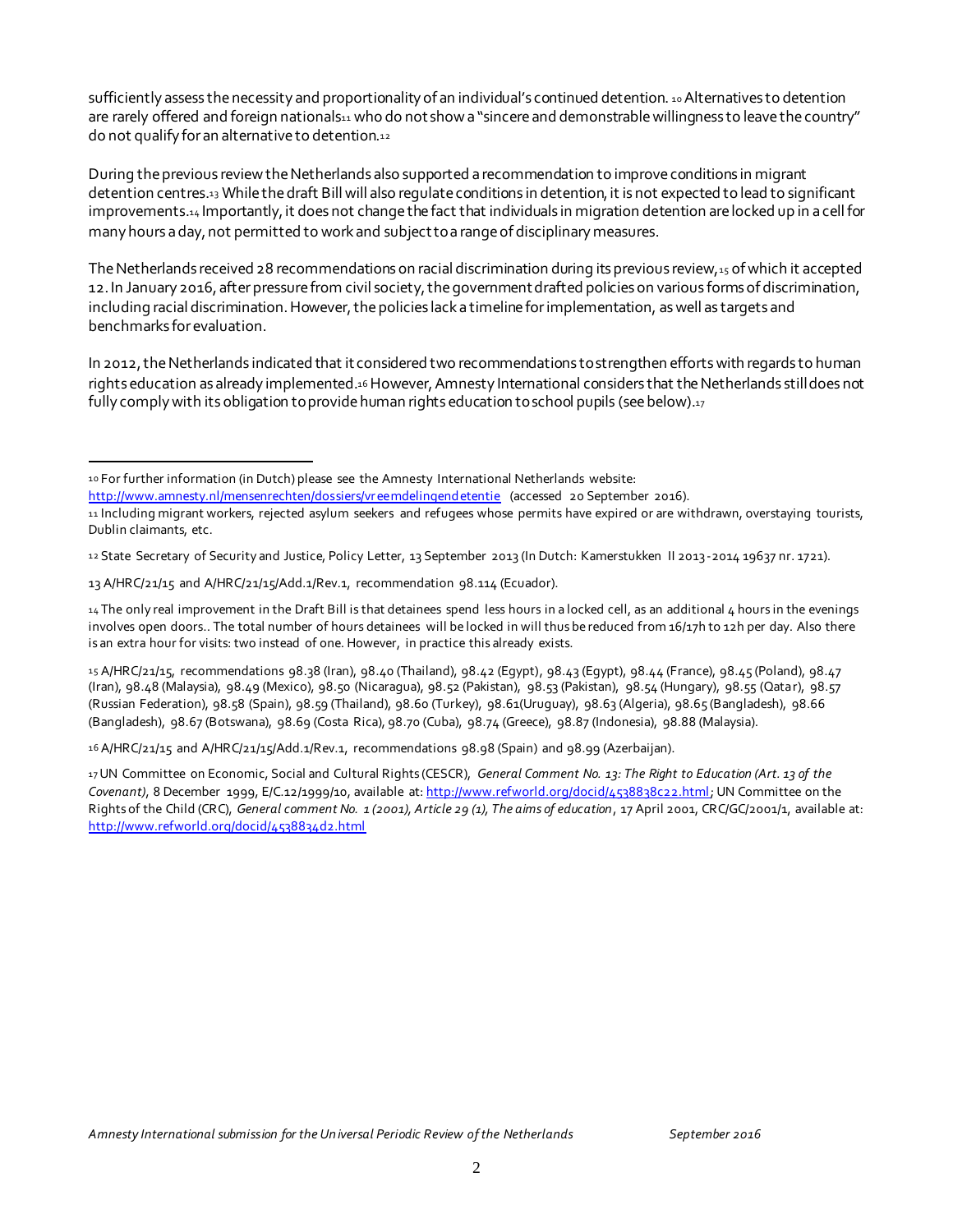# THE NATIONAL HUMAN RIGHTS FRAMEWORK

#### **National human rights framework**

In 2013, the Minister of the Interior and Kingdom Relations presented the first National Action Plan on Human Rights.18 The plan provides an overview of the state infrastructure for the protection of human rights and aspires to be a platform for dialogue and monitoring. Amnesty International has observed several structural weaknesses in the Plan, including lack of concrete actions on important issues, such as migration and human rights education.The Plan also omits human rights issues that fall under the remit of various other Ministers, such as respect for human rights while countering terrorism. So far, implementation of the Plan has been poor and it is not adequately monitored and evaluated. As such, the Plan fails effectively to mainstream human rights into the policy making of some of the most relevant departments of local and national government.<sup>19</sup>

#### **Human rights education**

While human rights education is mentioned in the National Action Plan on Human Rights, the Plan does not include concrete strategies on how to provide adequate human rights education.  $2014$ , the State Secretary of Education, Culture and Science appointed an advisory commission, Platform Onderwijs 2032, to consider the future of education and make recommendations for reform.

In January 2016, Platform Onderwijs 2032 advised the government to incorporate human rights education in the mandatory core curriculum. The government has justified its failure to do so with reference to the importance it attaches to freedom of education. However, central government already determines minimum requirements for the school curriculum and could include human rights education,while maintaining respect forthe Dutch Constitution and the notion of freedom of education.

# THE HUMAN RIGHTS SITUATION ON THE GROUND

#### **Immigration detention**

In 2015 the average period for all forms of immigration-related detention was 55 days, for both detention of asylumseekers at the Schiphol border and their detention prior to removal.<sup>21</sup> Amnesty International has come across a number of individual cases in which an individual's repeated periods in detention cumulatively exceeded the absolute time limit of 18 months under the EU Returns Directive.<sup>22</sup>

Amnesty International is concerned that there is a disparity between access to judicial review for individuals held in immigration-related detention and persons in penal detention. In a criminal law context, a suspect will see an examining

j 18 The Dutch Ministry of the Interior and Kingdom Relations, The National Action Plan on Human Rights,

February 2014, https://www.government.nl/government/contents/members-of-cabinet/ronald-plaster k/document s/policynotes/2014/03/19/national-action-plan-on-human-rights (accessed 3 October 2016)

19 Such as the departments of Interior and Kingdom Relations, Education, and Security and Justice.

20 In 2009 the Committee on the Rights of the Child called on the Netherlands to "make sure that human rights and child rights education is included in school curricula at all levels". Committee on the Rights of the Child, *Consideration of reports submitted by states parties under article 44 of the Convention, Concluding observations: Netherlands*, CRC/C/NLD/CO/3, 27 March 2009, paragraph 62 (d).

21 For further information (in Dutch) please see the website of the Dutch Custodial Institutions Agency: https://www.dji.nl/organisatie/publicaties/#paragraph4 (accessed 20 September 2016).

22 European Union: Council of the European Union, Directive 2008/115/EC of the European Parliament and of the Council of 16 December 2008 on common standards and procedures in Member States for returning illegally staying third-country nationals, 16 December 2008, OJ L. 348/98-348/107; 16.12.2008, 2008/115/EC, available at: http://www.refworld.org/docid/496c641098.html (accessed 20 September 2016), art. 15 para. 5, 6. Maximum period to be detained is 6-18 months. Since 2010, the Dutch government has not provided any statistics about the incidence of repeated immigration-related detention. The issue raises questions about the necessity, proportionality and effectiveness of immigration-related detention.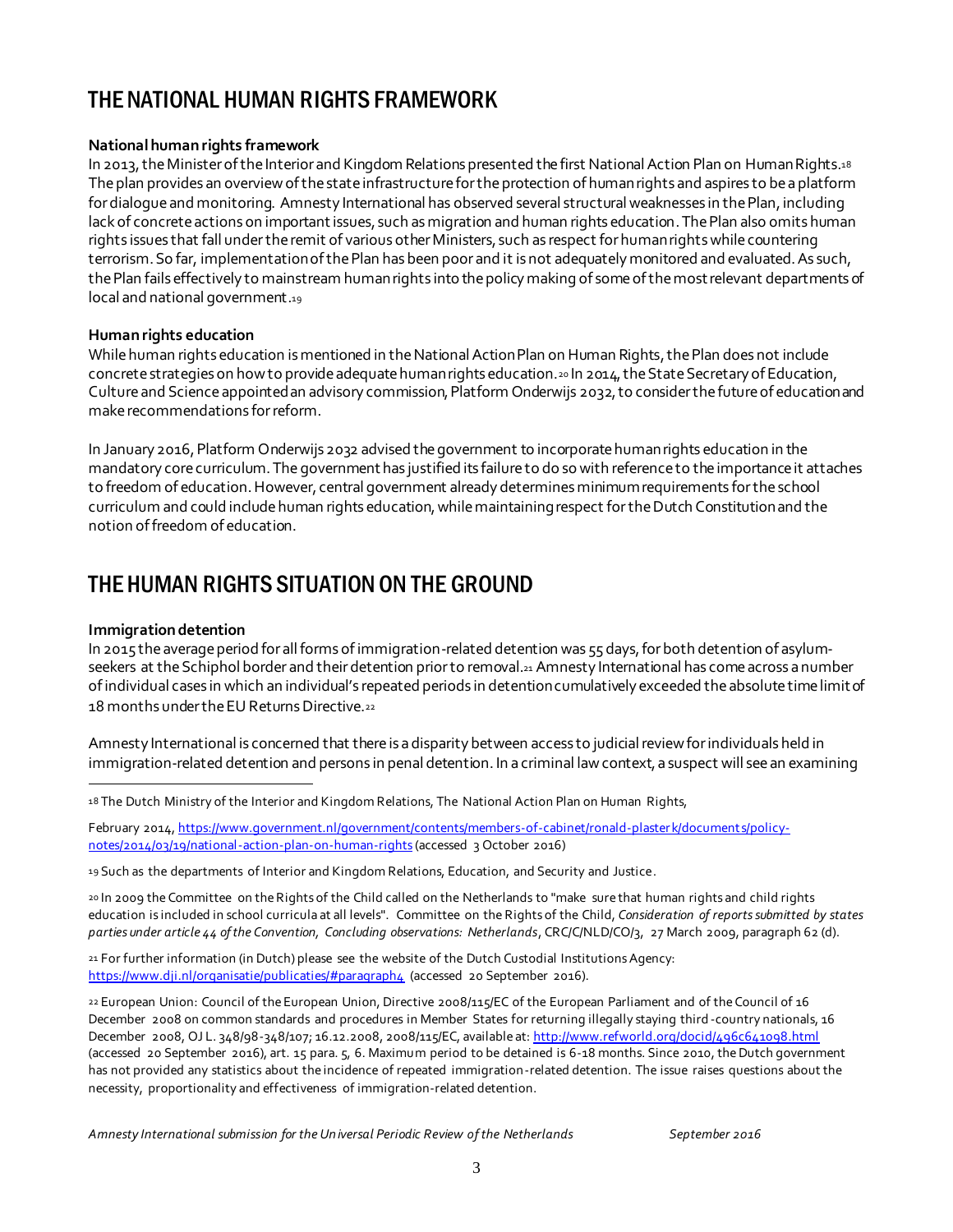magistrate within three days and fifteen hours and have the lawfulness of his or her detention reviewed. In contrast, administrative immigration-related detention is not automatically or promptly reviewed by a judge.

Under the Aliens Act 2000, an individual held in immigration-related detention has the right to have his or her detention examined by the special "Migration Chamber" at the administrative district court.<sup>23</sup> However, often this examination does not take place for more than a month after the initial detention; in some casesmigrants can be detained for up to six weeks before seeing a judge.

Amnesty International is also concerned by the continued use of isolation cells and solitary confinement in immigration detention.24Hundreds of migrants, refugees and asylum-seekers are held in isolation each year, with potentially detrimental health effects.<sup>25</sup>

#### **Counter-terrorism legislation**

l

The Netherlands is increasingly making use of administrative measures in its counter-terrorism policy, without adequate safeguards for review or challenge.

Amnesty International is particularly concerned about two draft laws --the Temporary Administrative (Counter-Terrorism) Measures Act and the Amendment of the Netherlands Nationality Act to Revoke Dutch Citizenship in the Interest of National Security --which, if enacted, would enable the Minister of Security and Justice to impose administrative control measures on individuals on the basis of indications that they may pose a future risk to national security and revoke their Dutch nationality.<sup>26</sup>

The draft law on nationality includes a provision that the revocation of citizenship will not lead to a person becoming stateless, however Amnesty International is concerned that, if adopted, both this law and the law on administrative counter-terrorism measures may violatedue process standards and placerestrictions on individual liberties based on perceived risks rather than established criminal offences. Under the laws, individuals do not have to be convicted of a criminal offence, and neither they nor their lawyers have proper access to the informationon the basis of which the

23 *Netherlands: Aliens Act 2000* [Netherlands], 1 April 2001, http://www.refworld.org/docid/3b5fd9491.html [accessed 4 October 2016]

24 Isolation is commonly used in a broad range of situations. People may be placed in an isolation cell for reasons such as aggression and resistance to deportation, but also as punishment for disobeying orders given by detention centre staff. While the author ities describe these measures as "isolation" or "separation," in practice they may amount to solitary confinement, with the individuals concerned isolated for more than 22 hours a day without meaningful human contact. Sometimes migrants, refugees and asylumseekers are placed in isolation for medical reasons or if they are on hunger strike; this is referred to as 'observation'.

25 A joint study by Médecins du Monde the Netherlands, Amnesty International the Netherlands and the LOS Foundation has found that the use of isolation has not decreased since 2011. Hundreds of migrants are held in isolation each year, with potentially detrimental health effects. See Médecins du Monde the Netherlands, Amnesty International the Netherlands and the LOS Foundati on, *Isolatie in vreemdelingendetentie*, 2015,

https://www.amnesty.nl/sites/default/files/public/rapport\_isolatie\_in\_vreemdelingen\_det entie19mrt.pdf (accessed 20 September 2016).

26 Both laws have been adopted by the House of Representatives and are now pending before the Senate. The 'Temporary Administrative (Counter-Terrorism) Measures Act' enables the Minister of Security and Justice, for reasons of national security, to take measures restricting a person's right to freedom of movement, by imposing, for example, a travel ban, a duty to report regularl y to the police, an area ban or a restraining order, when that person can be connected to terrorism related activities or the suppo rt of such activities. The government would also be empowered to withhold requests for or to discontinue government subsidies licenses o r permits to prevent terrorism.

The 'Amendment of the Netherlands Nationality Act to Revoke Dutch Citizenship in the Interest of National Security' aims to revoke Dutch nationality of persons who are deemed a risk to national security because they have left the country to join an organiz ation considered to be engaging in terrorism related conduct. Such stripping of citizenship would take place outside of any criminal justice process, and be decided by the Executive branch without any prior judicial involvement. In the proposed laws' explanatory memorandum the government focuses on what it labels "jihadist terrorist organisations" including Al Qaida and ISIS. The law will also affect minors (16 years or older). The individual will automatically be declared an unwanted alien and can no longer enter th e country, vote or reunite with family members in The Netherlands.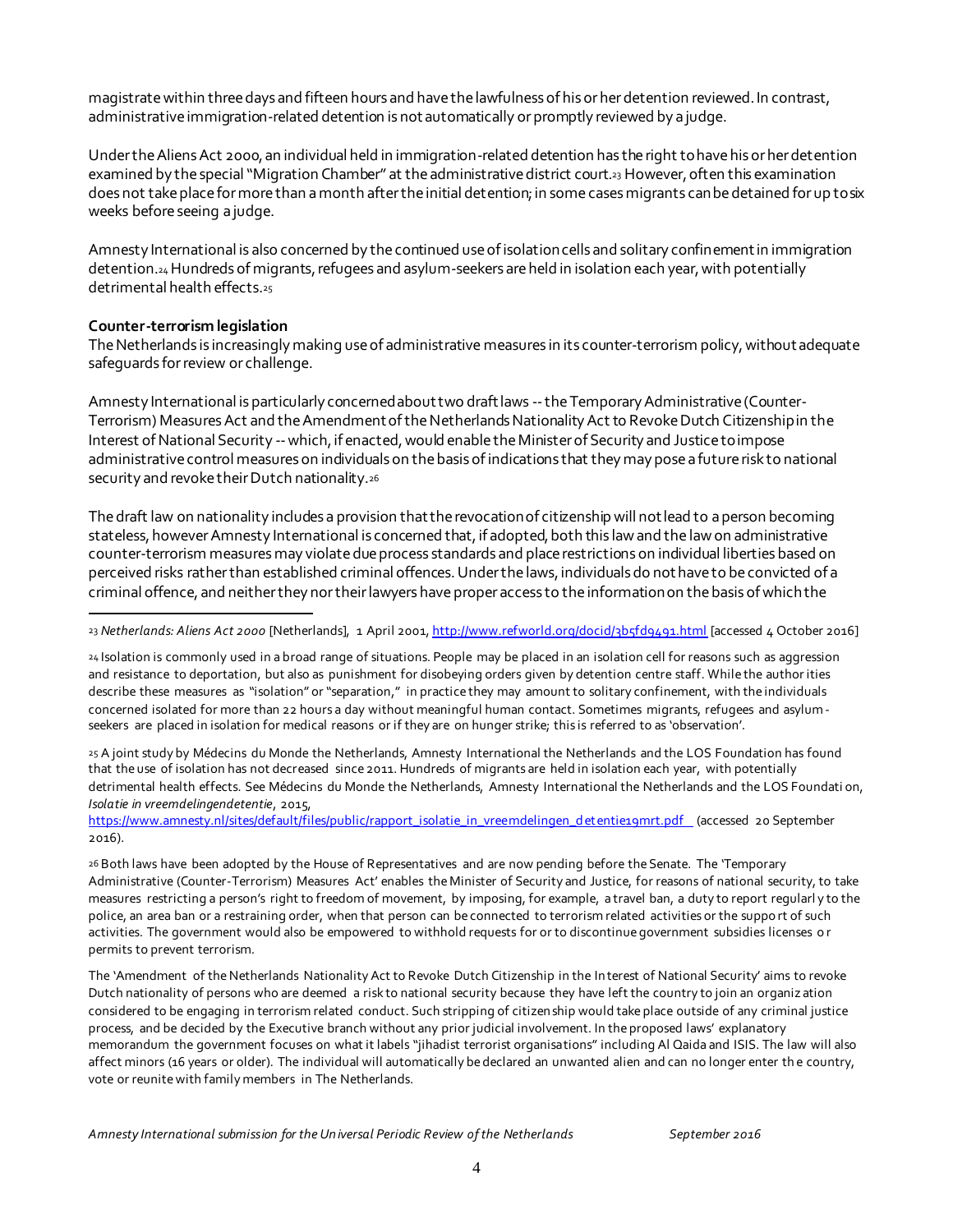allegations have been made against them. This undermines their ability to effectively challenge decisions against them in an appeal process.Moreover, the lodging of an appeal does not suspend the effect of the decisionand the right to a fair hearing is not guaranteed. Without strong safeguards and review mechanisms, the use of these vaguely worded powers could lead to arbitrary and disproportionate restrictions of individual liberties.

#### **Government surveillance**

Amnesty International is concerned that the draft Law on the Intelligence and Security Services, 27 if enacted, would legitimize sweeping surveillance and interception powers ofthe General Intelligence and Security Service and the Military Intelligence and Security Service.

If enacted as currently written, the law would make nationals and non-nationals vulnerable to human rights violations, including ofthe right to privacy, freedom of expression and non-discrimination.

The proposed law would enable the interception of communications of non-specified groups of individuals as long as the interception is "case-specific". This limitation is vague and not explained in the draft law or in the explanatory memorandum that accompanies it, which risks arbitrary interpretation. This broadly drawn provision combined with the absence of any requirement for a reasonable prior individual suspicionwould enable disproportionate interference with private communications.

The draft law also lacks sufficient safeguards against abuse. It proposes the establishment of a Review Board,<sup>28</sup> tasked with reviewing the lawfulness of the relevant Minister's decision to approve the use of these surveillance powers; however, it does not include adequate guarantees to ensure the Board's independence.<sup>29</sup> In addition, the recommendations of the Oversight Board for the Intelligence and Security Services,<sup>30</sup> about the lawfulness of the activities of the security services, are not binding and can be overruled by the relevant Minister. The Oversight Board cannot end surveillance operations, nor provide for redress.

The draft law does not provide sufficient guarantees that cooperation with foreign intelligence and security agencies will not involve the sharing of information resulting from or leading to serious human rights violations. Amnesty International is concerned that the government would be able to share private communications with the authorities of other states engaged in human rights violations. Moreover, the provisions of the draft law relating tohuman rights safeguards on the use, retention and destruction of communication data are also not sufficient.<sup>31</sup>

l

29 For the AIVD – the general intelligence and security services – it is the Minister for the Interior and Kingdom Relations. For the MIVD – the military intelligence and security services – it is the Minister for Defence.

<sup>27</sup>Bill containing rules concerning the intelligence and security services and amending certain acts (Intelligence and Security Services Act 20..), 2016/188/NL (Netherlands), 21/04/2016 http://ec.europa.eu/growth/toolsdatabases/tris/en/search/?trisaction=search.det ail&year=2016&num=188 (accessed 4 October 2016)

<sup>28</sup> In Dutch: Toetsingscommissie Inzet Bevoegdheden.

<sup>30</sup> In Dutch: Commissie van Toezicht op de inlichtingen- en veiligheidsdiensten, CTIVD.

<sup>31</sup> Example: the draft law (in article 67) prohibits disclosure of personal data whose correctness cannot be reasonably determined or which were processed over 10 years ago if no new data have been processed with respect to the person in question since that time; exceptionally disclosures to eligible foreign intelligence and security services regarding personal data can be permitted.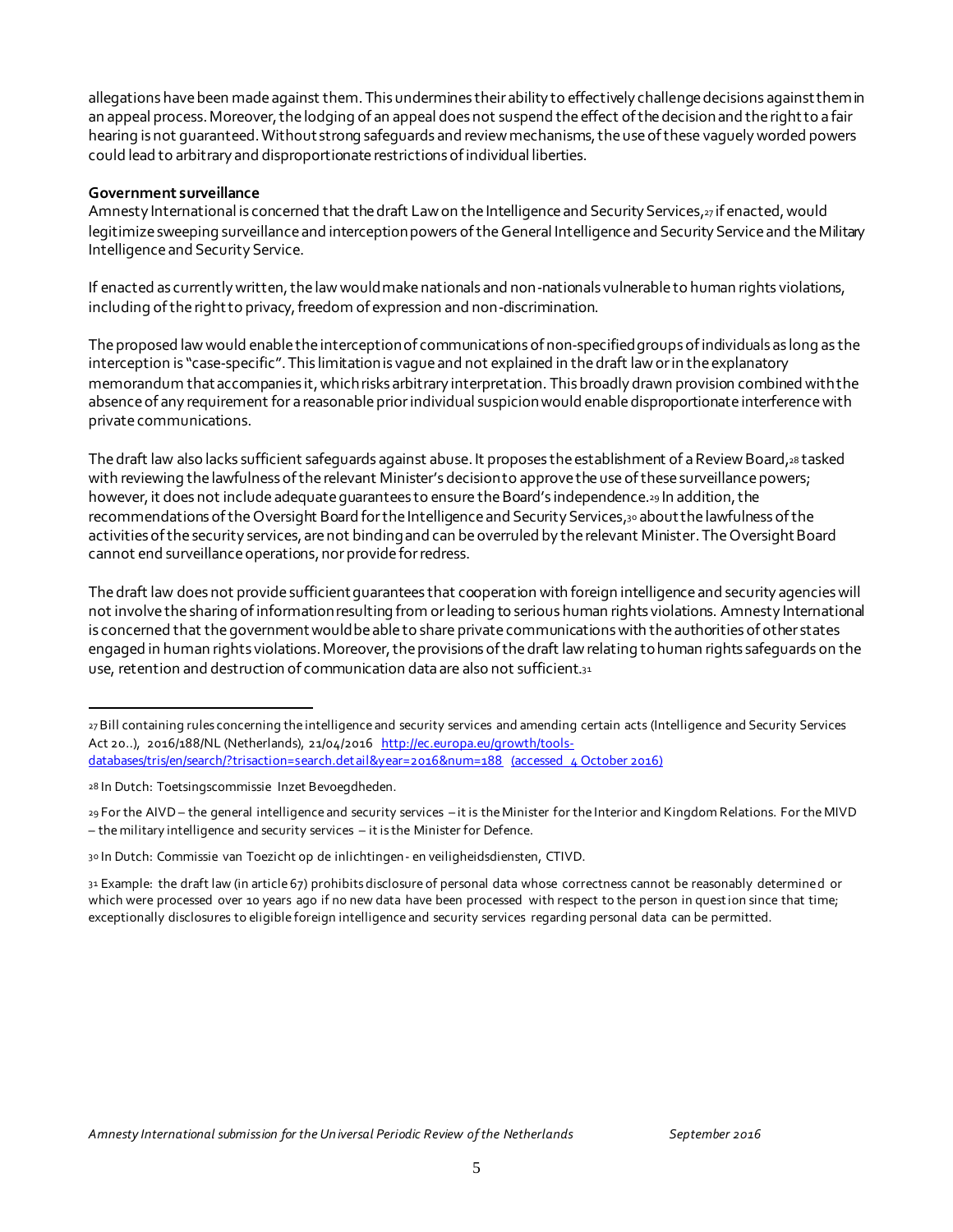#### **Non-discrimination**

There is substantial evidence of ethnic profiling by the Dutch police and the Royal Netherlands Marechaussee $_3$ 2 in the context of traffic control, identity and immigration stops and preventive searches. Studies show that ethnic profiling is a structural problem caused by broad and vaguely articulated police powers, weak accountability mechanisms forpolice stop-and-searches (in particular those not leading to a fine or arrest), and unconscious bias in security policies demonstrated by the behaviour of law enforcement officers. <sup>33</sup>

Government data on ethnic profiling arelacking because police forces do not systematically monitor and record stopand-search operations. However, comprehensive survey data published in January 2014 by the Netherlands Institute of Social Research indicate that significant numbers of people are directly affected by discriminatory stop-and-searches.<sub>34 35</sub>

The police and the Minister of Security and Justice are currently developing measures to prevent ethnic profiling by increasing diversity within the police, conducting training and awareness-raising forpolice officers, improving police– community relations, and helping citizens to file police complaints.36While Amnesty International welcomes these steps,37more vigorous measures are required to address the root causes of discrimination.

Draft legislation to introduce a complete ban on the wearing offull-face veils in public has been withdrawn. In November 2015, the government proposed a "partial" ban on face-covering attire,limited to public transport and public, educational and healthcare institutions. The law is currently pending before Parliament.

The government argues that the draft legislation addresses situations in which clothing that covers the face may pose an obstacleto quality of service<sup>38</sup> and security. Amnesty International has reservations about the necessity of the ban and believes that, if implemented, the law would impact on the freedom of religion of Muslim women in particular.

#### **Right to peaceful assembly**

l

Amnesty International is concerned at the manner in which the growing number of public gatherings in the Netherlands are policed, includingunlawful detentionof peaceful protesters, confiscation of banners and bans prohibiting assemblies at particular locations. The procedures and instructions for giving notification of upcoming public gatherings vary across the country and failure to give prior notification has led to gatherings being halted. Moreover, the regulation over the use of photo and video surveillance and the resort to ID-checks can have a chilling effect on demonstrators.

34 Moreover, a government commissioned study on proactive police work was published on 3rd October 2016 concluded that ethnic minorities are disproportionally subjected to proactive investigatory stops and 40% of such stops could not be objectively ju stified, Landman et al,, *Boeven vangen: een onderzoek naar proactief politieoptreden*, 2016. https://www.tweedekamer.nl/downloads/document?id=b3141fca-b7eb-4962-88f8-

97a4bd1b797e&title=Rapport%20%27Boeven%20vangen%27.pdf (accessed 5 October 2016)

35 Andriessen, I., et. all, , *Ervaren discriminatie in Nederland*, 24 January 2014.

36 Minister of Security and Justice, Policy Letter, 8 July 2014 (In Dutch: Kamerstukken II, 2013/14, 29 628, nr. 463).

37 Minister of Security and Justice, Policy Letter, 8 July 2014 (In Dutch: Kamerstukken II, 2013/14, 29 628, nr. 463).

<sup>32</sup> The Royal Netherlands Marechaussee is a Dutch police force with military status.

<sup>33</sup> Key academic studies on ethnic profilering: Svensson et al., *Proactieve handhaven en gelijk behandelen*, 2012; Cankaya, *De controle van marsmannetjes en ander schorriemorrie*, 2012; Van der Leun et al*., Etnisch profileren in Den Haag? Een verkennend onderzoek naar beslissingen en opvattingen op straat*, 2014; Mustaers, *A Public Anthropology of Policing: Law Enforcement and Migrants in the Netherlands*, 2015. Van der Woude et al., *Belissen in grensgebieden, een onderzoek naar het Mobiel Toezicht Veiligheid zoals uitgevoerd door de Koninklijke Marechaussee*, 2016. Amnesty International Netherlands, *Proactief politiewerk een risico voor mensenrechten: etnisch profileren onderkennen en aanpakken*, Summary in English: Stop and Search Powers Pose a Risk to Human Rights: http://www.amnesty.nl/sites/default/files/public/amnesty\_stopandsearchpowerspo searisktohumanrights.pdf

https://www.scp.nl/Publicaties/Alle\_publicaties/Publicaties\_2014/Ervaren\_discriminatie\_in\_Nederland (accessed 20 September 2016). One third of Turkish and Moroccan Dutch, 25% of the Surinamese Dutch and 20% of people with roots in the Dutch Caribbean who had any contact with the police in the previous year reported feeling discriminated against.

<sup>38</sup> These are general services provided to the public. In public transport, public educational and healthcare institutions.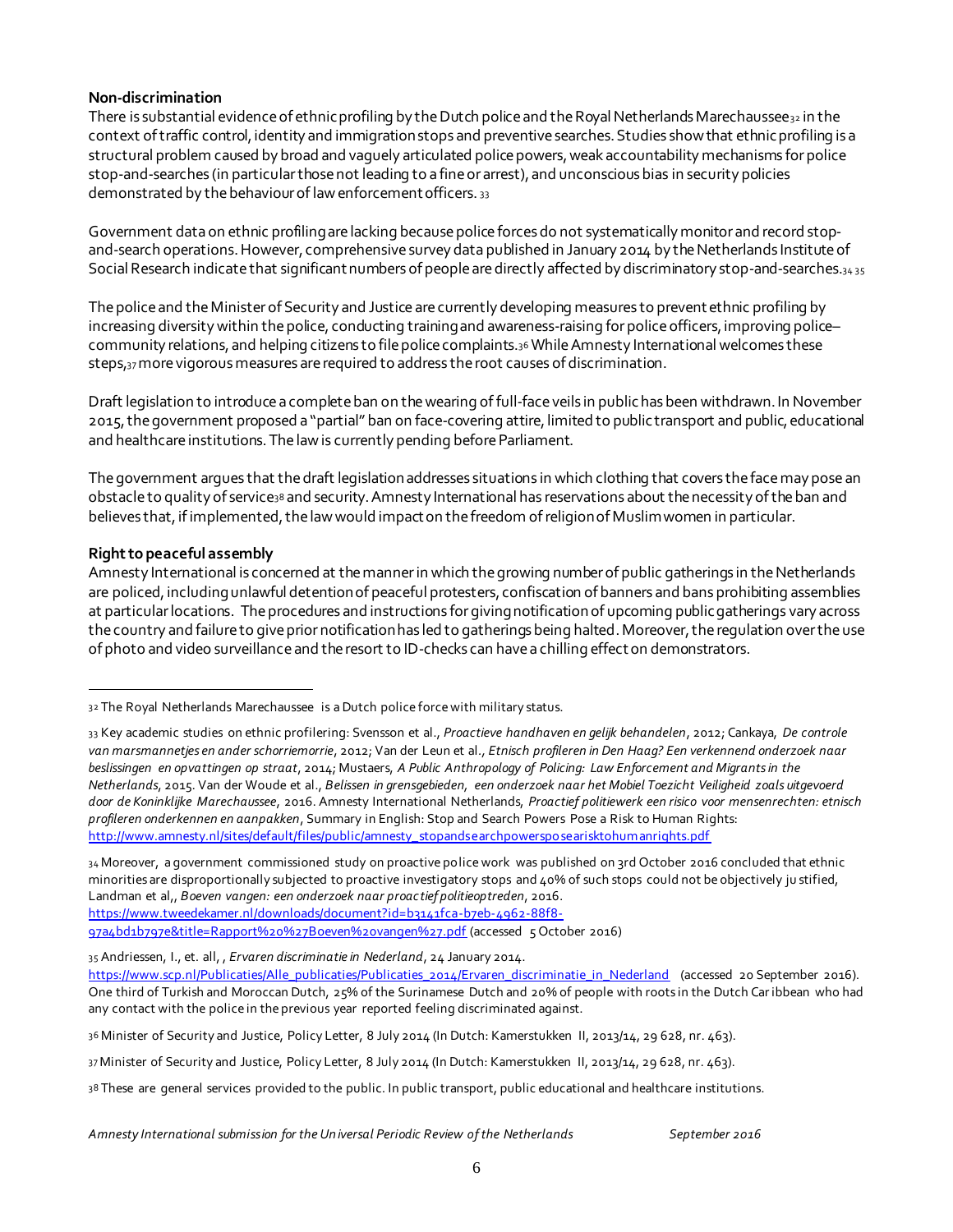In July 2016, the government commissioned an evaluation of the Public Assemblies Act (Wet Openbare Manifestaties).<sup>39</sup> The study concluded that some legal provisions are inconsistent with international human rights standards.<sup>40</sup>

#### **Human rights defenders**

In 2016,the Netherlands failed to take sufficient steps to protect at least one human rights defender under its jurisdiction.<sup>41</sup> Ahuman rights lawyer based in The Hague, representing the Palestinian NGO Al-Haq, has since February 2016 been the subject of a sustained campaign of organized and serious threats in response to her work at the International Criminal Court. She has been subjected todeath threats, interference with her communications, intimidation, harassment and defamation.

### RECOMMENDATIONS FOR ACTION BY THE STATE UNDER REVIEW

#### **Amnesty International calls on the government of the Netherlands to:**

#### *National Action Plan on Human Rights*

 Extend the National Action Plan on Human Rights to cover all relevant human rights issues, including counterterrorism, government surveillance, migration and human rights education, and ensure independent monitoring and evaluation of the Action Plan.

*Human rights education*

l

 Fulfil the state's obligation to provide human rights education to all school pupils by including it in the mandatory core curriculum of both primary and secondary schools, as well as in teacher training courses.

*Protection of migrants, refugees and asylum-seekers*

- Always give priority to the use of alternatives to migration detention;
- Ensure vulnerable individuals and children arenever held in detention;
- Take measures to prevent repeated detention, and never exceed the time limit for immigration detention under the EU Returns Directive;
- Ensure automatic and prompt judicial review of all cases of immigration-related detention to determine its lawfulness, necessity and proportionality;
- Clearly distinguish between immigration-related detention and penal detention, including by ensuring that immigration detention centres do not use locked cells;
- Put an immediate end to the use of isolation and solitary confinement as punitive measures in immigration detention centres by ensuring that isolation is limited to situations in which a person is a danger to him-or herself or to others.

<sup>39</sup> Roorda, B. et. all, *Evaluatie Wet openbare manifestatie*s*,* 3 July 2016, https://www.rijksoverheid.nl/binaries/rijksoverheid/documenten/rapporten/2015/07/03/evaluatie-w et-openbar emanifestaties/evaluatie-wet-openbare-manifestaties.pdf (accessed 20 September 2016)

<sup>40</sup> The law provides an article that ensures that majors can end and prohibit an assembly when it has not been announced according to the stated procedures.

<sup>41</sup> The Dutch government was not prepared for possible security threats regarding HRDs. The human rights lawyer started to receiv e threats in February but it was not until April that effective measures were in place.